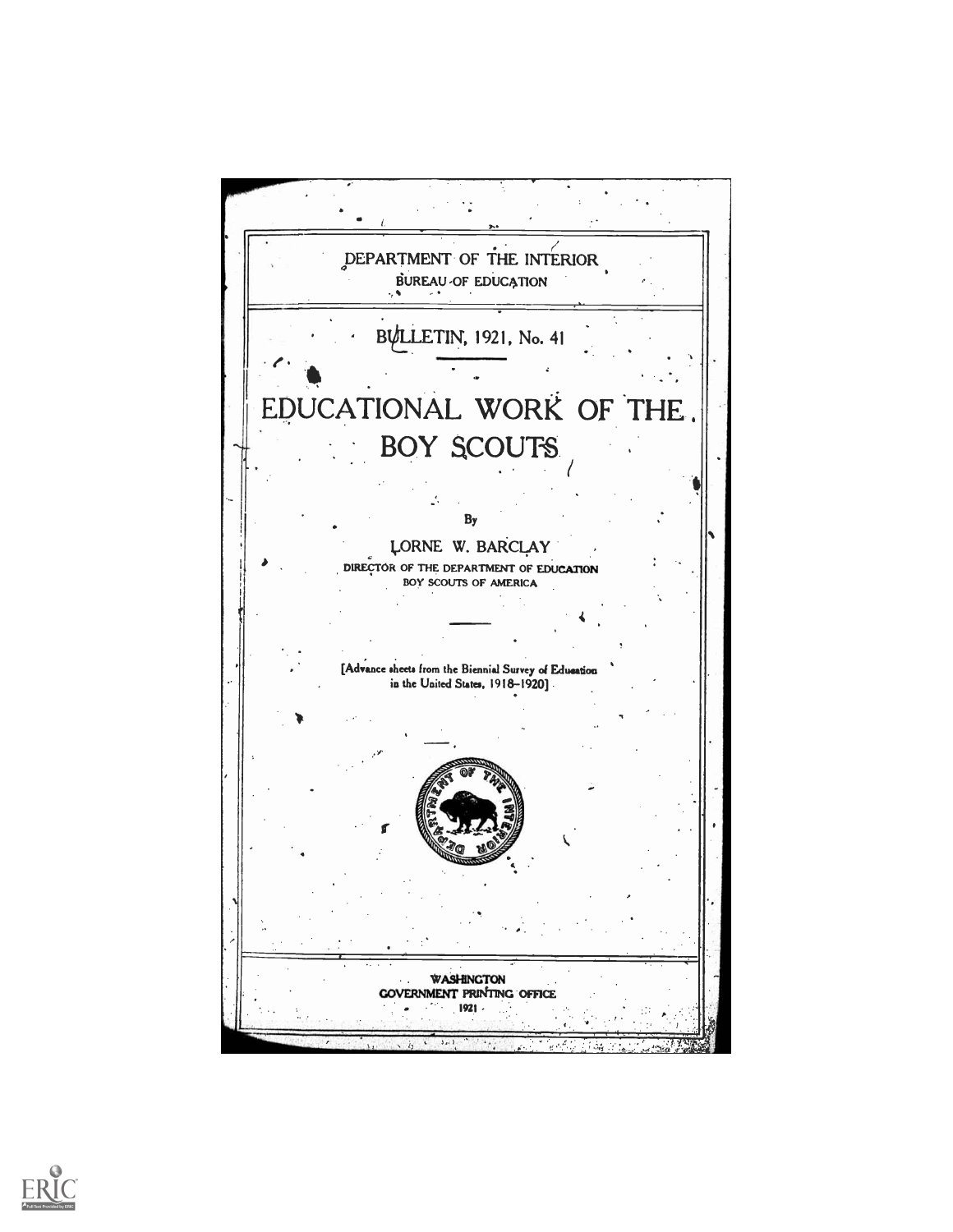

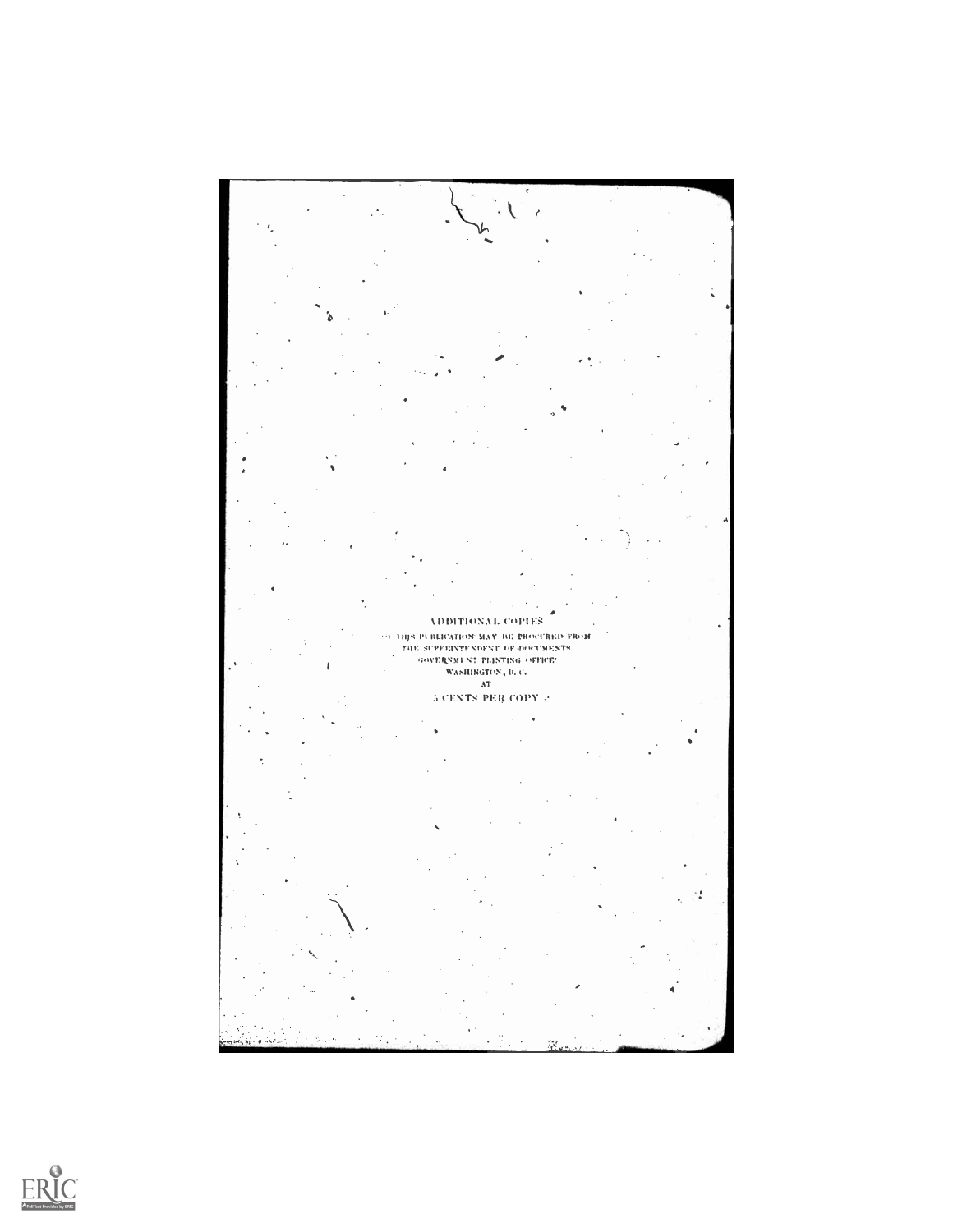## EDUCATIONAL WORK OF THE BOY SCOUTS.

#### By 1.0aNE W. BARCLAY.

Director of the Department of Education. Boy Scouts of America.

Cover Securing and the schools—Securing and citizenship—The ploneer scout-<br>Seasonting, a branch of the Boy Scouts of America—National Councils endeavor to<br>discover vital facts in regard to the boyhood of the Nation—Interna

## SCOUTING AND THE SCHOOLS.

Scouting continues to enjoy the cordial indorsement of school men everywhere all over the country. More and more those interested are. coming to see the enormous possibilities of cooperation between the scout movement and the schools. Many schools now give dredit for scout work done outside of the schools. Many more are in hearty sympathy with the program as an extraschool activity.

In 1919 there were organized in connection with public schools 1,94 troops and 170 in connection with private schools. The records .also show that for the same year 1,623 scoutmasters were also school-teachers. Many troops have their meetings in the school buildings and in turn render good service by taking charge of fire drills, first aid and safety first instruction. yard clean ups, flag drills, etc.

Scout leaders take the utmost pains to see that scout activities do not in any way interfere with school duties, and troop meetings are regularly held on Friday evening for that reason. The best results -have been obtained not by formalizing scouting, but by supplementing and vitalizing the boqk Work by the practicil activities of the scout program: Through scouting many a boy's healthy curiosity to know has been whetted, so that he comes for perhaps the first time in his life to see " sense " in books. As one school man has said, " Scouting has done what no other system yet devised has done-made-the. boy want to learn."<br>The National Education Association, meeting in Chicago in 1919,

had a special scouting section which was particularly helpful, interesting, and conducive to closer coopertion between the scout move-

ment and the public schools.<br>The department of education of the National Council is at present engaged in working out the development of a national policy governing the relations between scouting and the .schools, fOr, important and'

70051:--,21 8

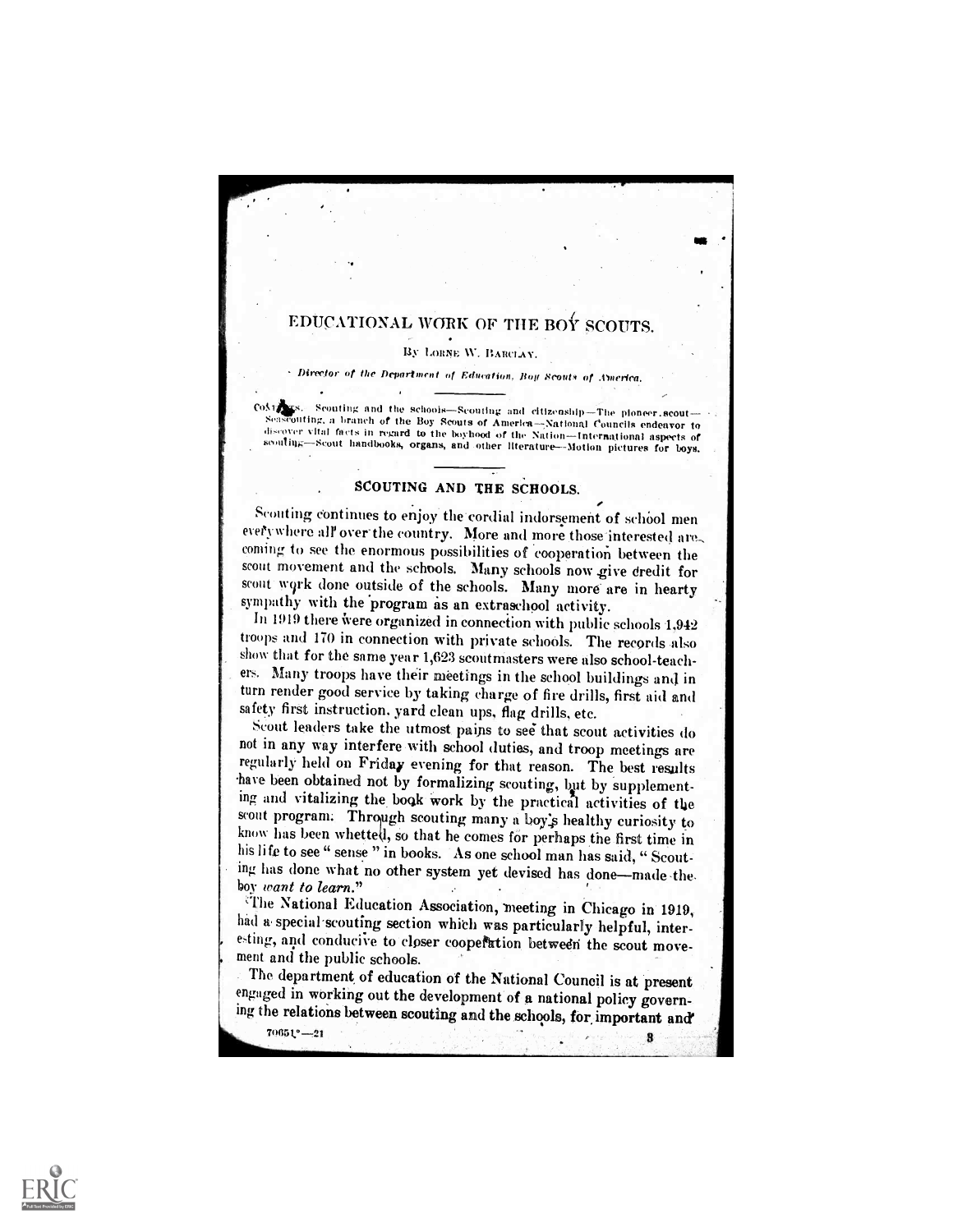BIENNIAL SURVEY OF EDUCATION, 1918-1920.

successful as the work has hitherto been, it is believed that only the very outskirts of the possible finlds of mutual helpfulness- have vet been reached.

#### SCOUTING AND CITIZENSHIP.

The making of good citizens is one of the chief aims of the scout movement. Everything in its program contributes directly and indirectly to this end. Every boy who associates himself with the movement is impressed with a sense of personal responsibility. If, he sees a heap of rubbish that might cause a fire or collect disease-. carrying germs, he is taught to report these traps to the proper authorities without delay. He is enlisted in every movement for community betterment and good health. Scouts are organized for service and have participated in hundreds of city-clean-up and citybeautiful, and "walk-rite" campaigns. They fight flies and mosquitoes and/fever-carrying rats. They assist forest wardens and park commiksioners. in preserving and protecting trees and planting new ones. They help the police in handling-traffic in crowded conditions, as in parades, fairs, etc., and work with fire departments in spreading public information as to fire prevention, as well as actively participating in cooperation with fire brigades.

All this means the making of an intelligent, alert, responsible citizenry. dedicated to being helpful to all people at all times. to keep themselves physically strong. mentally awake, morally straight. to do their duty to God and country.

#### THE PIONEER SCOUT.

In order that boys who live in remote country districts may enjoy the benefits of the scout training, even though it is not possible for them to join a regular troop, the Pioneer Division of the Boy Scouts of America has been .established. Pioneer Scouts follow the same program as other scouts do, taking their tests from a specially appointed local examiner, usually a teacher, pastor, or employer. On January 31, 1920, there were 758 active Pioneer Scouts on record at national headquarters. Much interest has been manifested in . this branch of scouting. which has been found to fill a real need among country boys. The State agricultural departments and colleges have given generous aid and indorsement, as have also the Grange, Antituberculosis League, and other local institutions. The United States Department of Agriculture is also lending its hearty support and indorsement to this branch of scout work. The Secretary of Agriculture, the Hon. E. T. Meredith, says: " The Boy Scout. program fits in with the work of the rural school, the rural church, the agricultural boys' club, and other rural welfare organizations. They should go hand in hand."

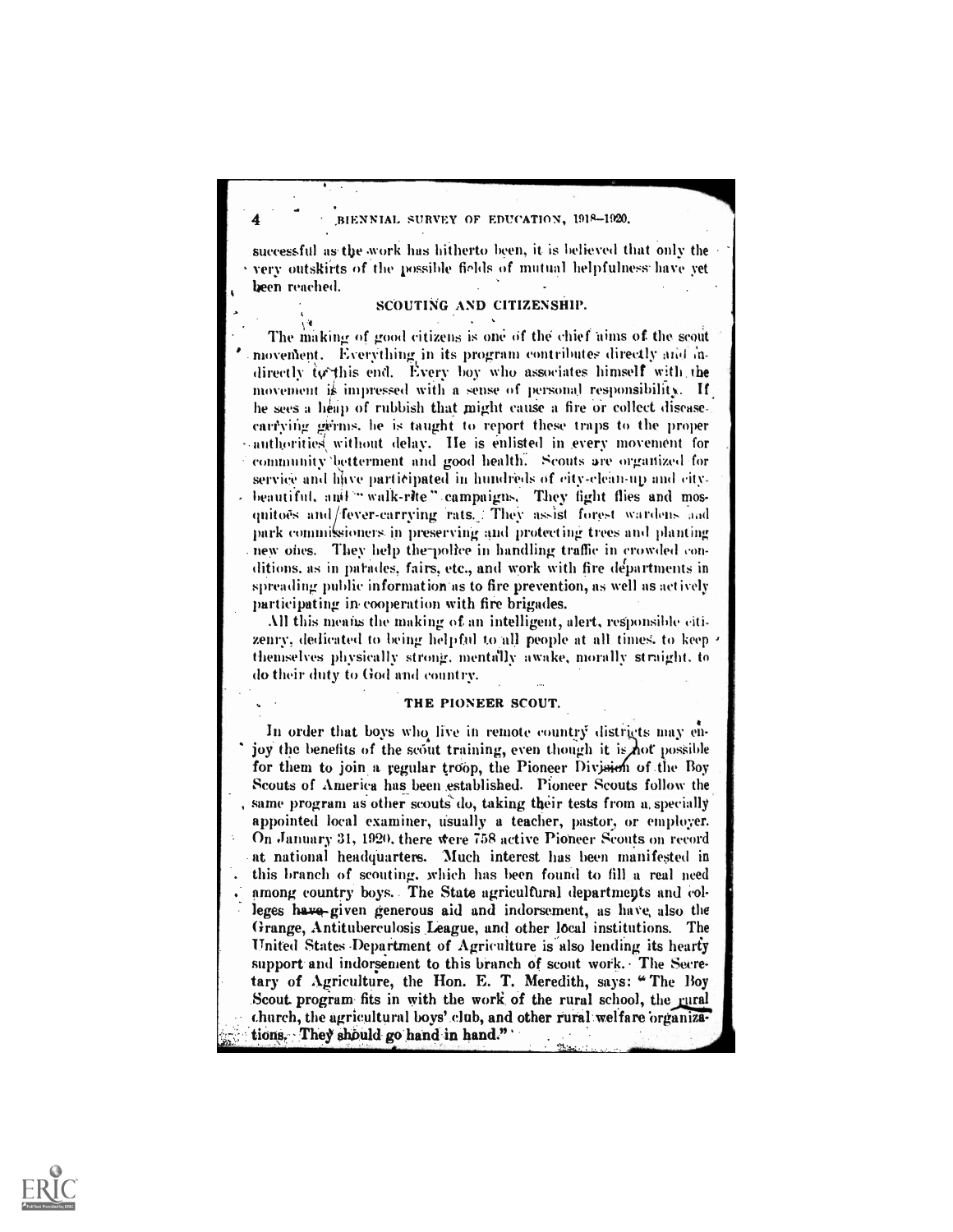### EDUCATIONAL WORK OF THE BOY SCQUTS.

5

### SCOUTING AND AMERICANIZATION.

1

٦

Mr. James E. West, Chief Scout Executive, makes the following statement in his tenth annual report rendered to the National Council, Boy Scouts of America:

The tremendous value of the Boy Scout movement in the Americanization<br>problems of this country has been recognized by the division of citizenship training, Bureau of Naturalization. Department of Labor, from whom was received a request that Boy Scouts distribute letters and cards among aliens in the interest of the educational work of the division of citizenship training. A study of the indorsements of the movement by national leaders (selected from the many received), will reveal similar recognition in such quarters. Many leaders in the organization, from coust to coust, have long recognized that the Boy Scouts of America enjoy assign privilege as well as a high responsibility in truly democratizing the boyhood of this country.

The foreign-born boy and the son of foreign-born parents sit side by side<br>with native-born boys (as they should) in our schools. They mingle in their<br>play and in their homes. They are one boyhood. But it is a boyhood of ma  $S(000,000)$  or so of American youth instinctively responds to the Boy Scout pro-<br>gram. As American is the melting pot of the nations, even so scouting is the<br>melting pot of the boys of the nations.<br>Fortunately, the progr

to "Americanize" its followers. It is inherently an Americanizing program.<br>In Manhattan's crowded East Side, since 1912, when the first scout troop was<br>founded there, thousands of boys have taken the Scout Oath and Law an single agency in operation rightly to interpret the war to their foreign-born neighbors.<br>The aggressive introduction of scouting into all our industrial sections, the

enlistment of the men of those sections (who are eligible) as local council members, troop committeemen, scoutmasters, the fullest possible round of scouting activities for the men and the boys in this country who do not y

SEA SCOUTING-A BRANCH OF THE BOY SCOUTS OF AMERICA.

Sea scouting is another important branch of scouting which aims to develop water scouting and nautical activities and training of all sorts. Chief Sea Scout James A. Wilder, says:<br>Sea scouting is the way whereby scouting full is its obligation to the American

boy to prepare him for emergencies on water as well as on land. High officials of the Navy and the nerchant marine have axpressed their unqualified approval of the entire program of seamanship, watermanship, cloud study, s

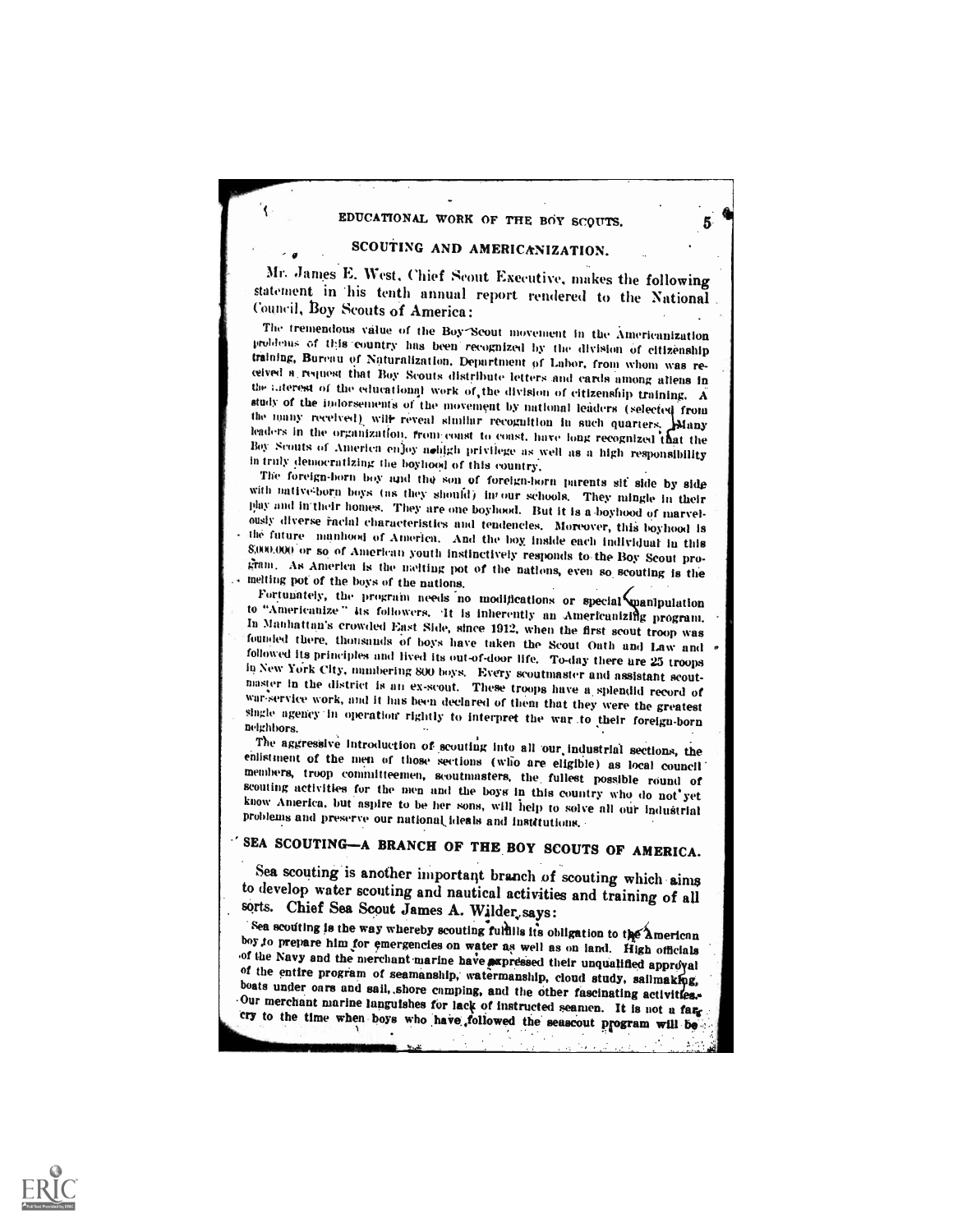### $6'$  BIENNIAL SURVEY OF EDUCATION, 1918-1920.

found in the four quarters of the globe, doing business on great waters because they, as sea scouts. received the same training which helped keep our flag flying on the seven seas.

During the yeat 1919 the sea scouting department tripled its membership and had regularly commissioned ships in<sup>19</sup> States. It is essentially an older-boy plan and is not a substitute for scouting but a development of it. Only boys over 15 years of age are eligible to join a sea scout ship, though a preliminary rank, that of Cabin Boy, is open to younger scouts who are able to meet certain tests in " water preparedness" and take the Sea Promise.

#### THE SEA PROMISE.

On my honor, I will, as a scout and as a cabin boy, do my best to become proficient in scouting.

- I. TO learn swimming and always "be prepared" to render aid to those in need in connection with water accidents.
- 2. To make it my practice to know the location of the life-saving devices . aboard every boat I go on. and-to outline mentally any responsibility in maintaining order for myself and shipmates in case of. eniergeney.
- 8. To be vigilant and cautious, always guarding against water accidents.
- 4. To cooperate with the responsible authorities for the observance of all regulations for the conduct and safety of boats and ever sek to preserve the'motto of the sea; Women and Children First."

Like all scouting, sea scouting is both recreation and education. A sea scout has a jolly good time in the water and on it, but at the same time he is acquiring a tremendous amount of practical knowledge and nautical efficiency which will stand him in good stead whether he follows the sea or not.

#### NATIONAL COUNCIL'S ENDEAVOR TO DISCOVER VITAL FACTS IN REGARD TO THE BOYHOOD OF THE NATION.

Earnest search reveals the lack of any comprehensive and uniform data as to the youth of the Nation, although suth data are absolutely essential if we are to reach every boy and assure him the eilticational and other opportunities to which he is entitled. At the instigation of the chief scout executive, Mr. James E. West, the National Counoil of the Boy Scouts of America is endeavoring to start in motion an aggressive campaign in the ascertaining and collecting of such facts. Each local council is charged with the responsibility of studying conditions in its own locality. Realizing the importance of making this study of nation-wide extension, the National Council, at its last annual meeting (March, 1920), passed the following resolutions:

Whereas the National Council of the Boy Scouts of America regard it of the utmost importance that there should be available for use by the Boy Scouts of America and other organizations interested in the welfare of the youth of the Nation all possible data relating to this subject ; and

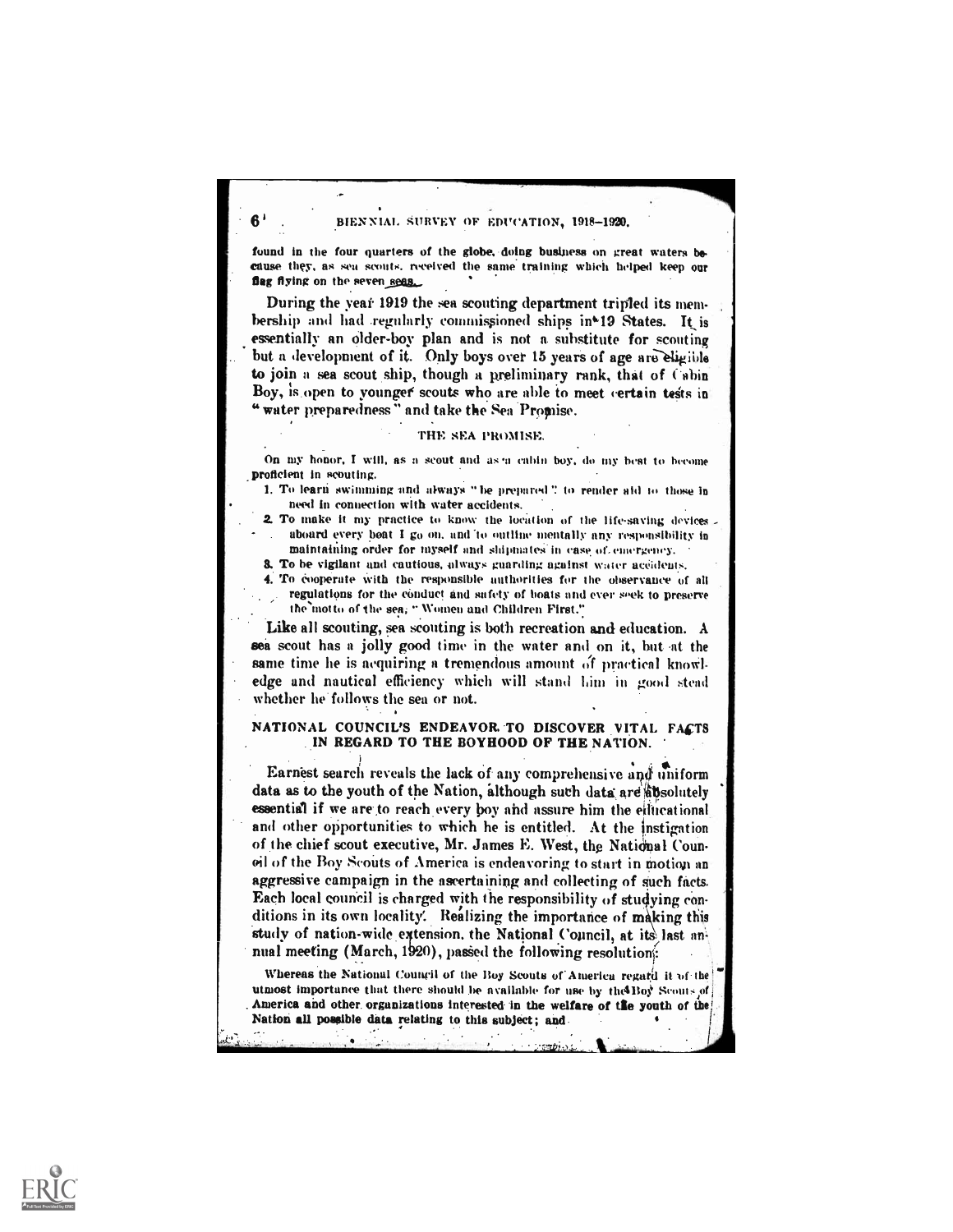### EDUCATIONAL WORK OF THE BOY SCOUTS.

Whereas investigation has proved that pracically no uniform data of this sort are at present available as a basis for a thorough study of the situation and further development of their respective programs for service to the youth of our Nation:

Resolved, That the National Council of the Boy Scouts of America in tenth annual meeting now assembled requests that the Federal Government and the rarious States of the United States shall, at their earliest conveniences, through their various appropriate departments, collate and make available for our use and that of other organizations such data as will provide intelligent, efficient, and economic promotion of the program devoted to making of good citizenship, and

Be it further resolved. That the United States Bureau of Education. Census Bureau, and the Department of Chfld Welfare be especially urged to collate such data as are absolutely necessary for a thorough investigation of the problems involved; and

Be it further resolved. That if sufficient funds are not at the present time available for this absolutely essential purpose, the Congress of the United States and the legislatures of the various States of the Union be urged to immediately make such appropriation as may be necessary for carrying out this purpose.

## INTERNATIONAL ASPECTS OF SCOUTING.

Scouting as a world movement was represented in the summer of 1920 by the International Scout Jamboree held at London, England, at which delegates were present from  $\frac{1}{2}$  of the 53 nations in which scouting is definitely established. The Boy Scouts of America were represented by a group of about 250 scouts and scout leaders representing the whole country. The gathering was most interesting and impressive in every way, and the value of the scout movement in training boys to healthful, useful activities by a program which is buth educational and recreational was triumphantly demonstrated. Aside from their participation in the jamboree itself, the trip was of immense value to our own boys, as it allowed of extensive visiting of points of interest and historic association both in England and France, and in Belgium, where the delegation was reviewed by King Albert, of Belgium.

At the invitation of the American Committee for Devastated France, the National Council loaned its department of education director, Mr. Lorne W. Parclay, to be in charge of the scout camp at Compiegne, France, on the bank of the Aisne.

# SCOUT HANDBOOKS, ORGANS, AND OTHER LITERATURE.

Handbook for Boys.-The Handbook for Boys continues to be increasingly in demand. Two or three printings of the book are required annually, each printing including a 1,000,000 edition, to supply the demand for what is said to be the most popular boy's book in the world. It is now in its twenty-fourth edition and is the official interpretation of the scout movement.



7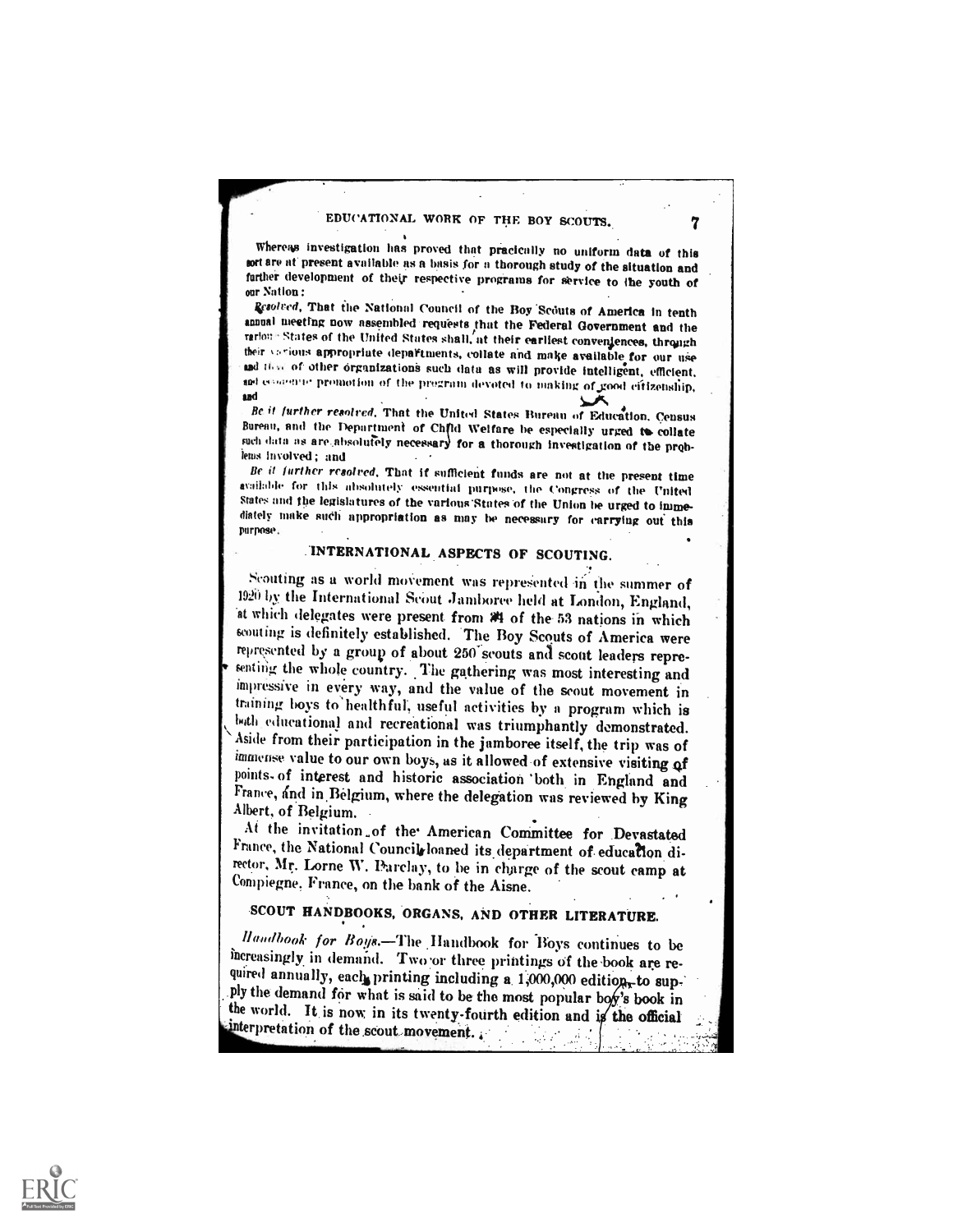#### 8 BIENNIAL SURVEY OF EDUCATION, 1918-1920.

Leadens' handbooks.-The new Scoutmastr's Handbook contains a wealth of valuable material for scout leaders and other adults interested in the movement. It is prepared by experts and based upon sound pedagogical principles as well as good scouting. The new handbook for executives, called Community Boy Leadership, is now in circulation and is proving valuable.

Magazines.-Boy's Life, the official scout magazine for boys, is a live, wholesome, interesting publication issued monthly, containing stories and articles by well-known authors and specialists.

Scouting, issued monthly, is prepared especially for scout leaders not under council, while The Scout Executive, another monthly bulletin, is directed chiefly to the field under council.

Merit Badge pamphlets.-The editorial department of the Boy Scouts of America has prepared and edited a series of valuable pamphlets in connection with the Merit Badge subjects, which is filling a long-felt want among scouts and others interested. There are 68 different pamphlets, each written by a recognized authority in the respective subject, and each submitted before printing to a large number of experts, over 500-of whom were consulted for critical suggestion and guidance. No effort has been spared to make these booklets accurate and interesting. They contain over 3,000 pages of printed matter and over 800 illustrations, as well as valuable bibliographies and biographical matter. The pamphlets have already attracted considerable favorable notice among school men, and several colleges are placing the whole series in their reference libraries.

A classified list of the subjects for which pamphlets have been issued follows:

I. Subjects that hare to do with outdoor actiniticm,

| 1. Angling.<br>2. Archery.                                                                                                                                                                                                          | 6. Hiking.<br>7. Horsemanship,                                          | 11. Ploneering.<br>12. Seamanship.                                           |
|-------------------------------------------------------------------------------------------------------------------------------------------------------------------------------------------------------------------------------------|-------------------------------------------------------------------------|------------------------------------------------------------------------------|
| 3. Camping.                                                                                                                                                                                                                         | 8. Marksmanship.                                                        | 13. Stalking.                                                                |
| 4. Cooking.                                                                                                                                                                                                                         | 9. Pathfinding.                                                         | 14. Swimming.                                                                |
| 5. Cycling.                                                                                                                                                                                                                         | 10. Photography.                                                        |                                                                              |
|                                                                                                                                                                                                                                     |                                                                         | II. Subjects that have to do with outdoor activities of a synational noture. |
| 1. Agriculture,                                                                                                                                                                                                                     | - 5. Conservation.                                                      | 8. Gardening,                                                                |
| 2. Beekeeping. –                                                                                                                                                                                                                    | 6. Dairying.                                                            | <b>9. Poultry keeping.</b>                                                   |
| 3. Bird study                                                                                                                                                                                                                       | 7. Forestry.                                                            | 10. Taxidermy.<br>$\mathcal{L}^{\mathcal{L}}$ and                            |
| 4. Botany.                                                                                                                                                                                                                          |                                                                         |                                                                              |
|                                                                                                                                                                                                                                     | [11]. Subjects which have to do with modern application of mechanics.   |                                                                              |
| 1. Automobiling.                                                                                                                                                                                                                    | 3. Electricity.                                                         | 5. Signaling.                                                                |
| $\cdot$ 2. Aviation. $\cdot$                                                                                                                                                                                                        | 4. Muchinery,                                                           | 6. Wireless.                                                                 |
|                                                                                                                                                                                                                                     | of life.                                                                | IV. Subjects which have to do with the preservation of health and the saving |
| 1. Athletics.                                                                                                                                                                                                                       | 4. Firemanship,                                                         | 7. Physical Development.                                                     |
| 2. First Aid.                                                                                                                                                                                                                       | 5. Life Saving. 8. Public Health.                                       |                                                                              |
|                                                                                                                                                                                                                                     | <b>1.48. First Aid to Animals. 6. Personal Health. 9. Safety First,</b> |                                                                              |
| r.<br>a problem in contemplation of the context to problem the context of the context of the context of the context of the context of the context of the context of the context of the context of the context of the context of the |                                                                         |                                                                              |

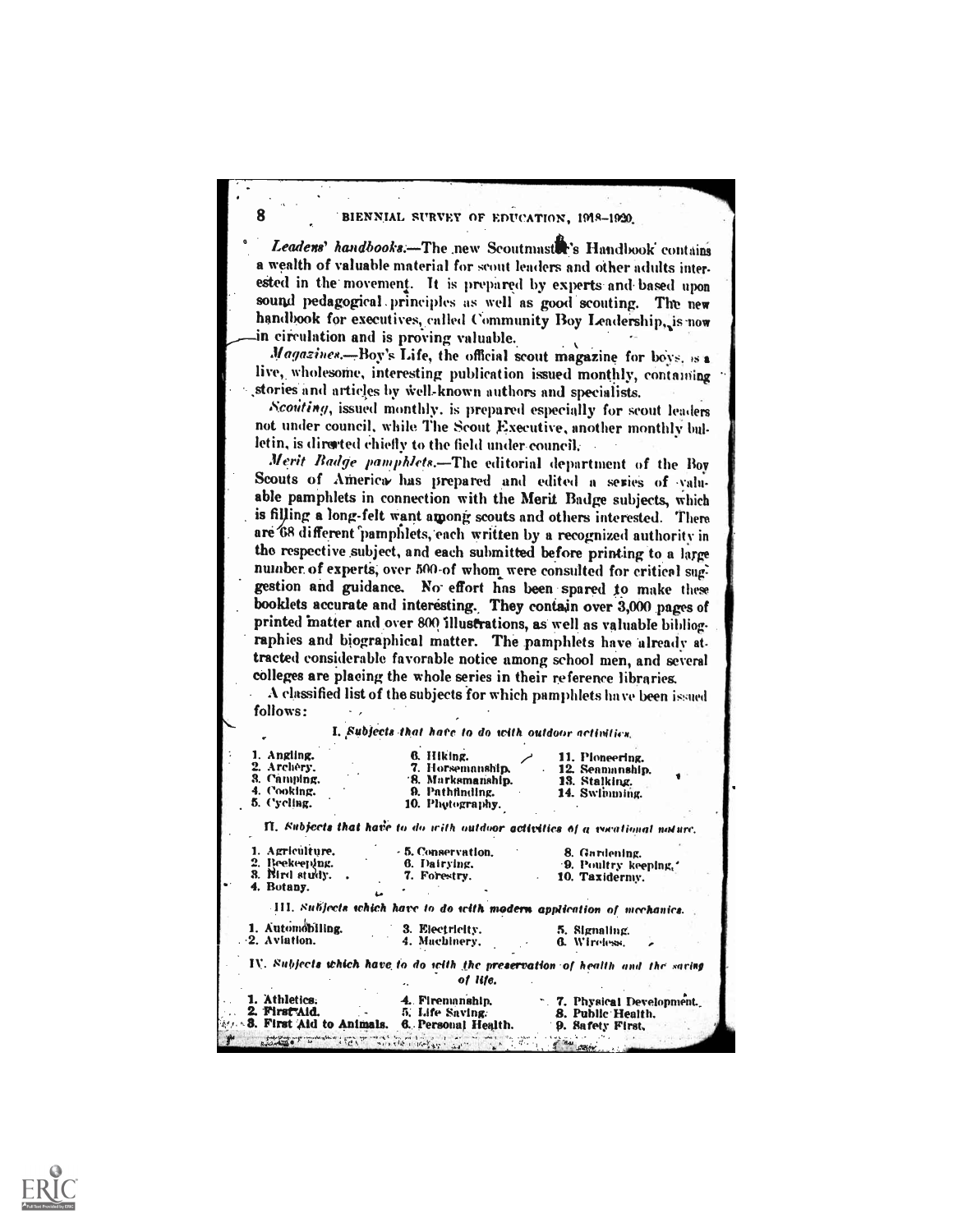